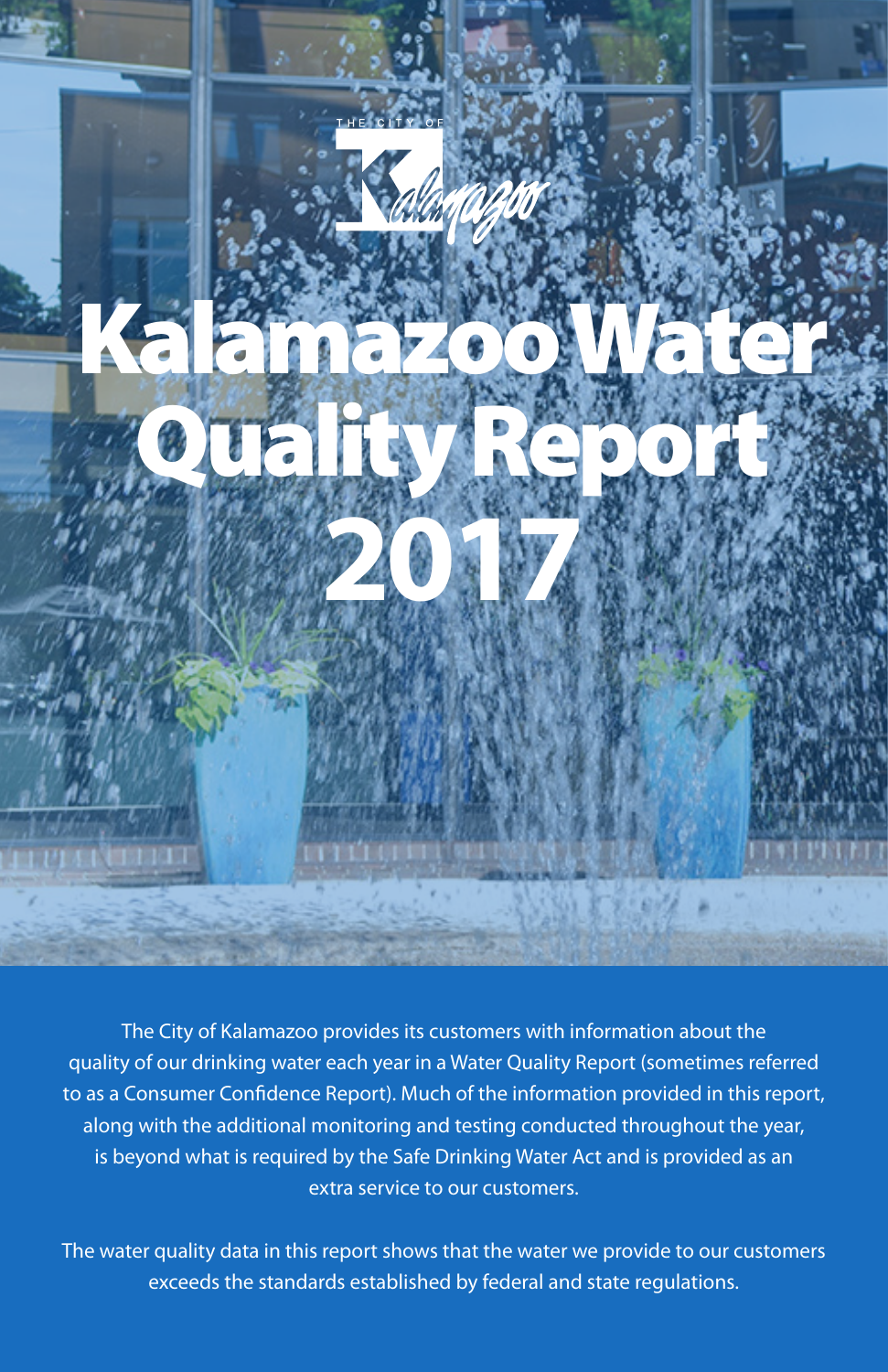# **Kalamazoo's Water Supply System**

*At less than a penny per gallon, the City of Kalamazoo provides safe, reliable and affordable water to our customers.*

### **Kalamazoo's Public Water Supply System**

The City of Kalamazoo Public Water Supply System is the second largest groundwater-based drinking water system in Michigan and is ranked one of the lowest for water rates out of the twelve largest systems within the state.

## *Only 3% of the Earth's water is freshwater. Approximately 30% of freshwater is groundwater.*

The City of Kalamazoo has a **Michigan Department of Environmental Quality (MDEQ) approved Wellhead Protection Program,** and has been awarded the national Exemplary Source Water Protection Award by the American Water Works Association. The City has also been a recipient of the Michigan Wellhead Protection Program Award multiple times and been awarded the Michigan "Richard Husby Public Awareness Award" for its Wellhead Protection Program education efforts. Kalamazoo has also been designated a Groundwater Guardian Community by the **Groundwater Foundation** every year since 1998.

Kalamazoo's water system provides 19 million gallons of water on an average day to 123,000 customers within 10 jurisdictions. The system includes approximately 823 miles of watermain and 5,970 hydrants. Our system utilizes limited treatment through chlorine, fluoride, and phosphate additives. Two stations are equipped with air strippers and iron removal capabilities.

THE REPORT summarizes our efforts and commitment to provide safe, reliable, and affordable drinking water. Our facilities operate 24 hours a day, 7 days a week and are monitored continuously both on and off site by qualified, trained and licensed personnel.

- 17 active wellfields
- 16 pumping stations
- 98 wells
- 19 million gallons per day produced on average



**City Manager Jim Ritsema and Public Services Director James Baker at the site of a water infrastructure repair, Spring 2017**

- 37 million gallons per day maximum in 2017
- 8 water storage facilities
- Approximately 123,000 customers
- Service in 10 jurisdictions
- ~823 miles of Water Main
- 5,970 hydrants
- 8 pressure service districts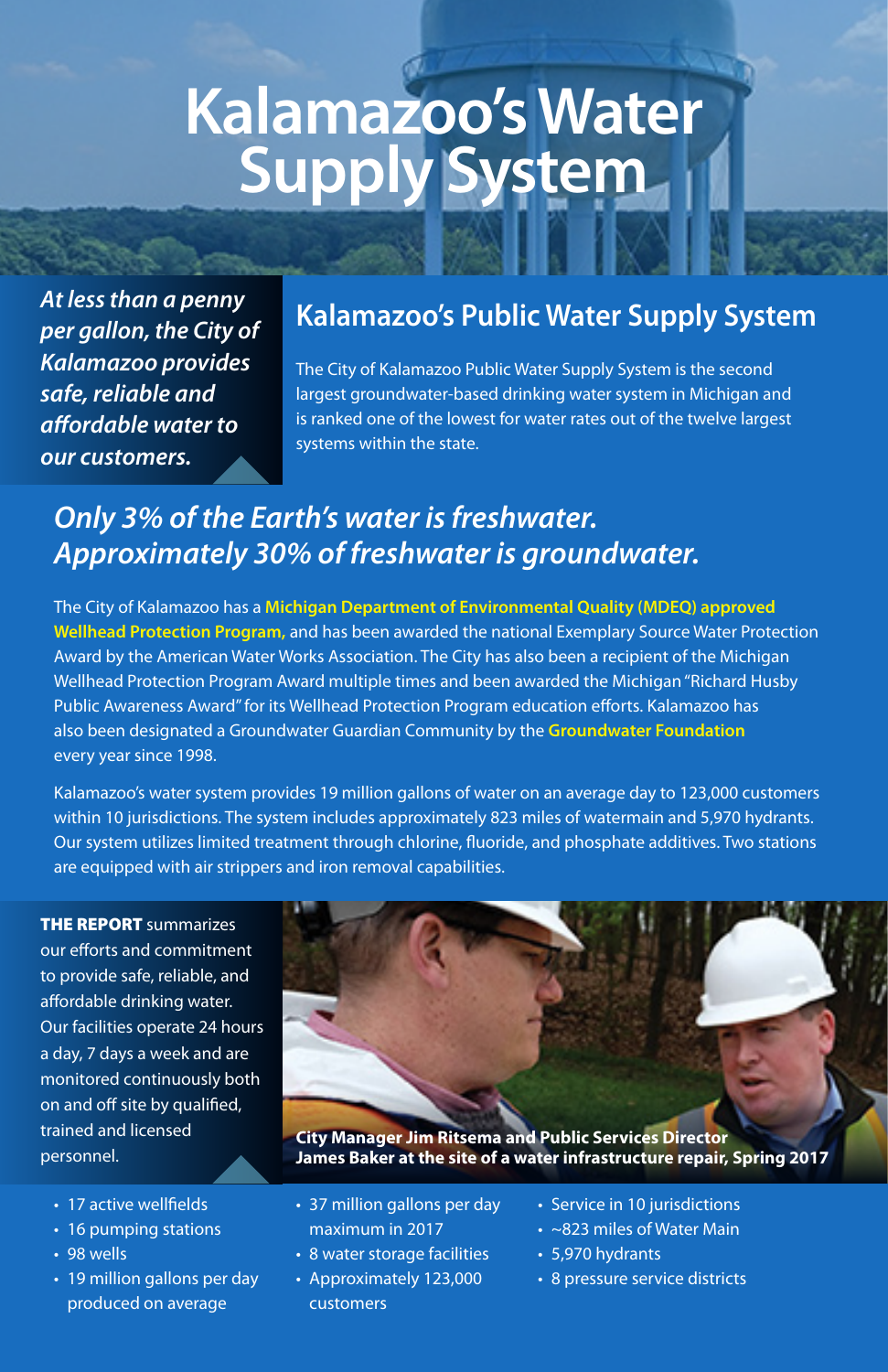## **Protecting Our Water**

## **Kalamazoo's Groundwater**

Groundwater is the source of drinking water for everyone in Kalamazoo County. Groundwater is located beneath the ground surface in the spaces between sand and gravel particles. Groundwater is preferred over surface water in this area since it is relatively abundant, easy to extract, and generally lacks harmful bacteria. However, groundwater can also be vulnerable to contamination if any spills, leaks, or dumping of harmful substances occur at or beneath the ground surface.

### **Wellhead Protection**

The City of Kalamazoo has a **Michigan Department of Environmental Quality (MDEQ) approved Wellhead Protection Program,** and has been awarded the national Exemplary Source Water Protection Award by the American Water Works Association. The City has also been a recipient of the Michigan Wellhead Protection Program Award multiple times and been awarded the Michigan "Richard Husby Public Awareness Award" for its Wellhead Protection Program education efforts. Kalamazoo has also been designated a Groundwater Guardian Community by the **Groundwater Foundation** every year since 1998.

The City of Kalamazoo Wellhead Protection website **www.protectyourwater.net** has specific information about the City of Kalamazoo Water System, related ordinances, great links to other websites, and information about stormwater and other surface water issues.

The Michigan Department of Environmental Quality performed Source Water Assessments to assess the susceptibility of all public water supply sources to contamination. The susceptibility rating is on a six-tiered scale from "very low" to "high" based primarily on geologic sensitivity, water chemistry, well construction and contaminant sources. The susceptibility rating of the city's (then) 19 wellfields was: Moderate (2 wellfields), Moderate High (12 wellfields) and High (5 wellfields).

For more information regarding these ratings or the WHPP, please contact the Water Resource Division Manager at (269) 337-8737 or visit www.protectyourwater.net.

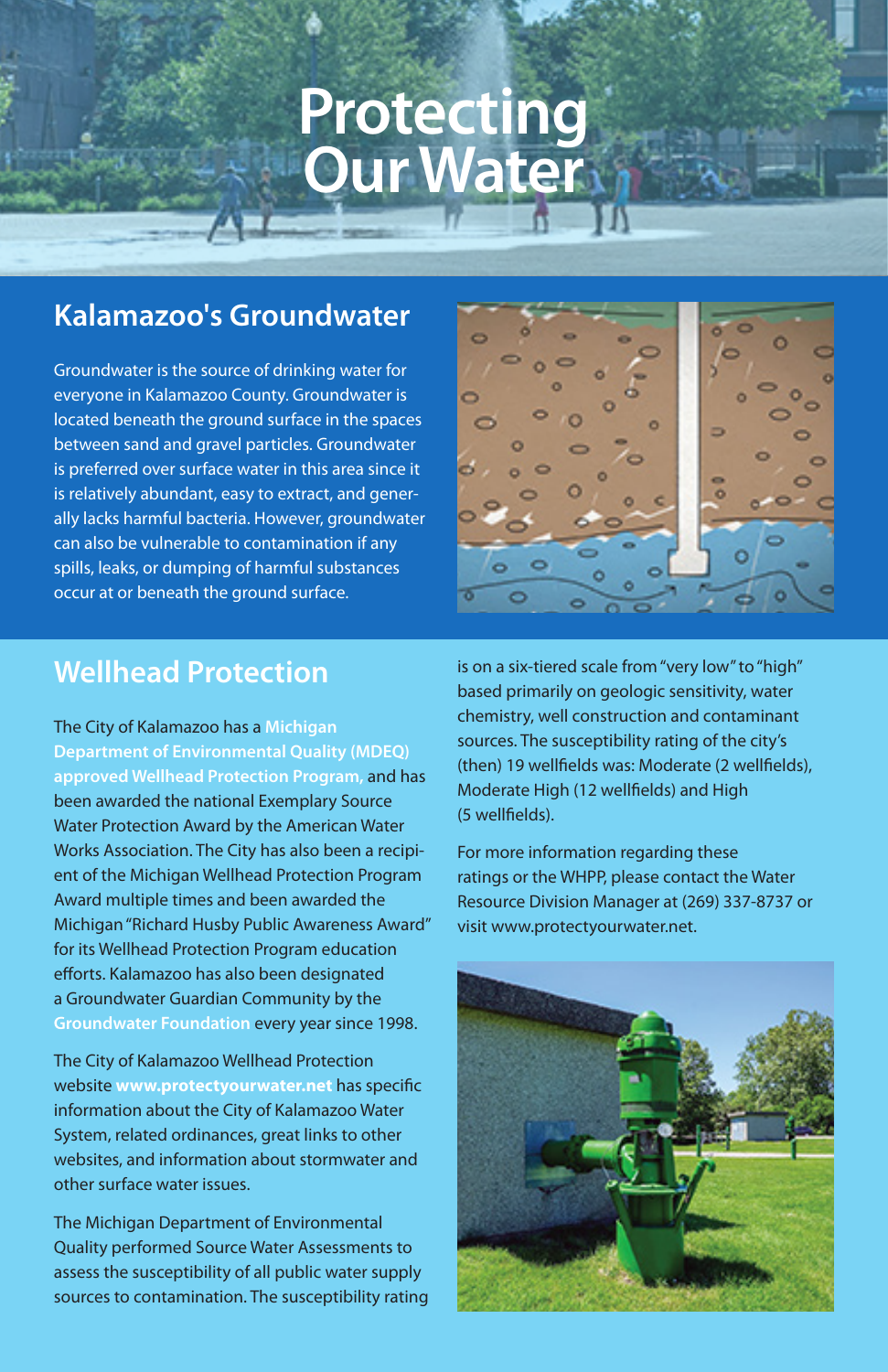# **Cross-Connections**

As a City of Kalamazoo drinking water supply customer, you can help ensure that the water you are drinking within your home and business remains safe. Prevent cross-connections with the City of Kalamazoo's water supply by ensuring that all backflow prevention devices are installed, inspected and properly maintained by licensed and certified plumbers as required by state and local plumbing codes.

## **What is a "cross-connection"?**

Cross-connections are arrangements of piping or appurtenances through which a backflow of undesirable material could enter the potable (drinking) water system.

## **Help prevent cross-connections:**

- Do not submerge hoses in buckets, pools, tubs, sinks or process tanks.
- Do not use spray attachments without a backflow prevention device. The chemicals used on your lawn are toxic and can be fatal if ingested.
- Do buy and install backflow prevention devices (hose bib vacuum breakers) for all threaded faucets around your home or business. They are inexpensive and available at hardware stores and home-improvement centers.
- Never install sprinkler systems, fire suppression systems, or boilers with chemical additives without proper backflow prevention devices.
- Ensure that your softener drain line has an air gap between the drain line and the receiving drain.
- Residential and Commercial establishments connected to the municipal water system must properly abandon all water wells onsite and provide abandonment information to the City of Kalamazoo and the Kalamazoo Environmental Community Health Department.

## **What is a "backflow"?**

Backflow is water flowing in the opposite direction of its normal flow. Backflow can allow contaminants to enter the drinking water system through cross-connections.

The undesirable material may come from sources connected to your own home or facility's internal or external plumbing. A backflow in the water system can be created in areas that experience a sudden loss of pressure. Pressure changes can occur as a result of water main breaks, fire department usage, or during times of hydrant flushing.

If any of these conditions occur in your area, you should flush your lines before using the water to minimize iron particles and other undesirable contaminants that may be present. Flush your taps by starting in your restroom facility or utility sink, and working out towards your food service area.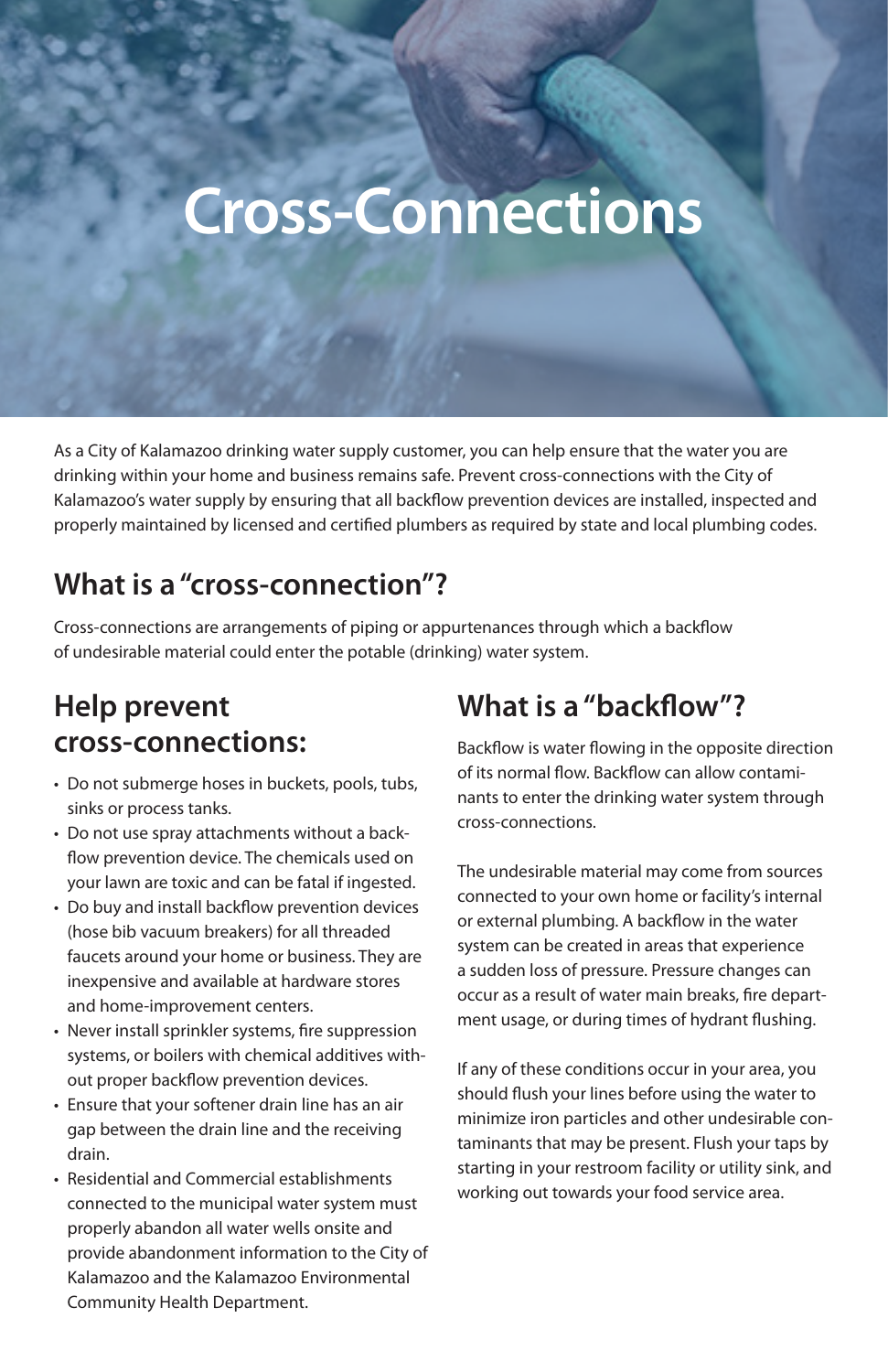## **Stormwater Management**

Stormwater is generally rainwater or snowmelt from streets and parking lots that is collected by open grated catch basins and inlets. The City of Kalamazoo has separate sewer systems for sanitary and stormwater. A portion of stormwater runoff is routed directly to the Kalamazoo River, creeks, lakes or ponds. Consequently, it is important to keep oils, grease, fuels, chemicals, lawn fertilizer, grass clippings, trash and other debris from getting to our streets.

## *"Remember– what gets to the street, gets to the creek!"*



Since groundwater and surface water are generally interconnected, your efforts to protect one may positively impact the other. Visit **www.protectyourwater.net** for more information. Please contact the Water Resource Division Manager at (269) 337-8737 for additional information regarding stormwater quality.

## *It is important to keep oils, grease, fuels, chemicals, lawn fertilizer, grass clippings, trash and other debris from getting to our streets.*

The City has Performance Standards for both groundwater and stormwater that can be found at www.kalamazoocity.org/environment and **www.protectyourwater.net**.

# **Hazardous Materials**

Help prevent pollutants from getting into groundwater or surface water features by taking unused hazardous household chemicals to the Kalamazoo County Household Hazardous Waste Collection Center, located at 1301 Lamont Avenue, off of Lake Street next to the Kalamazoo County Fairgrounds.

Contact the center at (269) 373-5211 or view their website at **www.kalcounty.com/hhw** for more information. Unused prescription drug disposal locations and hours are listed at **www.kalcounty.com/hhw/med-disposal.htm**.

*A toxic product dumped on the ground or down a storm drain can contaminate our drinking water and surface waters and is strictly prohibited by law.*

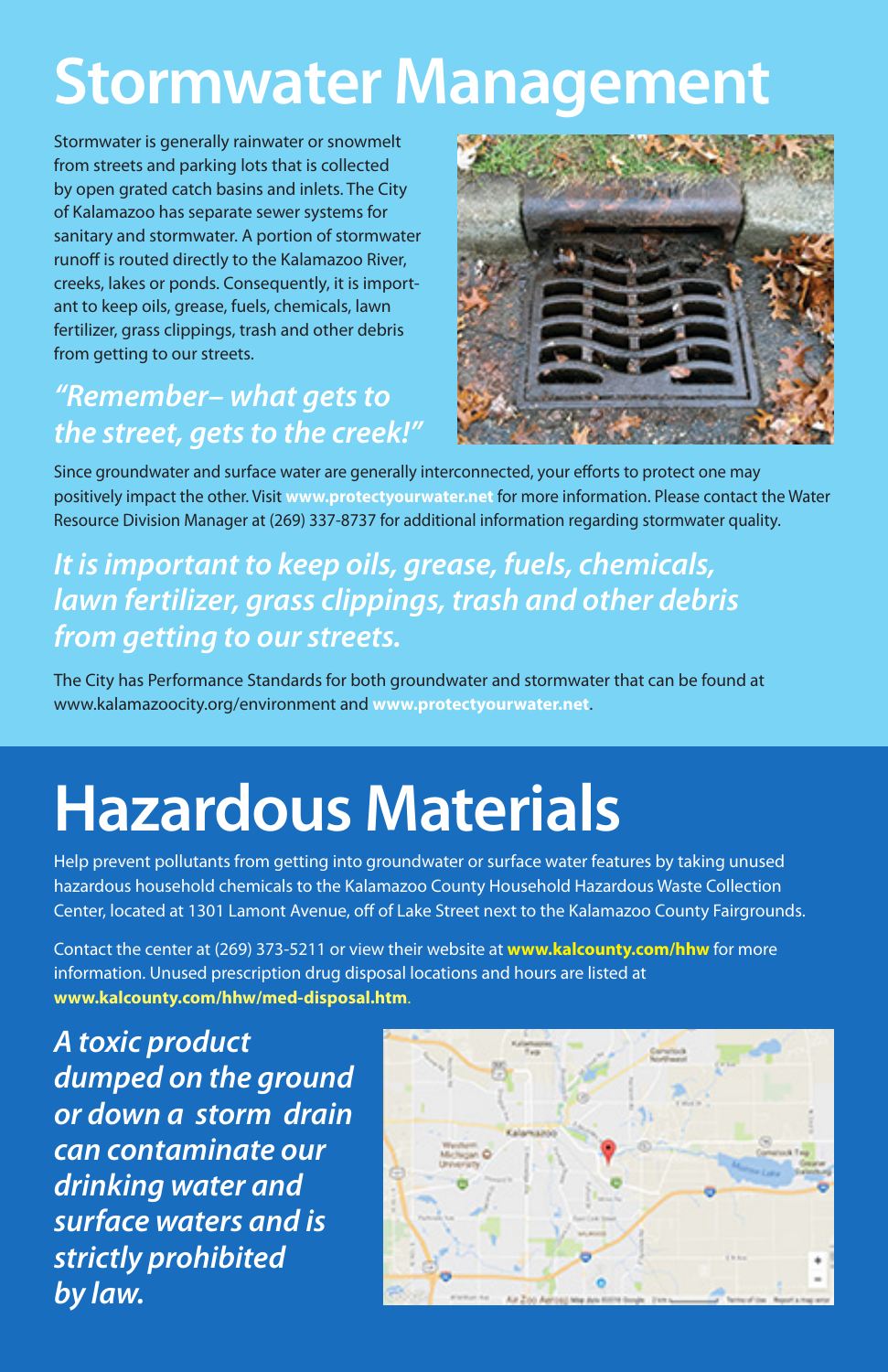## **The City of Kalamazoo's Lead & Copper Program**

The City of Kalamazoo is committed to providing safe and reliable drinking water to Kalamazoo and its surrounding communities, and has consistently been in compliance with the 1991 Safe Drinking Water Act Lead and Copper Rule and all revisions of the rule.

### **Effective and Safe Water Treatment**

The City has utilized a corrosion control program since 1956 that works to reduce water corrosiveness to pipes, fittings and fixtures containing lead and copper. To ensure an optimized strategy, the City of Kalamazoo performs routine monitoring of corrosion control parameters within the water distribution system and testing for lead and copper in customers' homes. Our Public Services Department periodically evaluates the most effective corrosion control methods available and additional ways to further enhance this program.

## **Lead Service Replacement**

A proactive annual capital improvement program has been in place for over twenty years to address lead service replacements. With support from the Foundation for Excellence, the City of Kalamazoo has been able to replace a greater number of lead services each year. Other potential funding sources are also being explored to replace lead service lines as quickly as possible until all have been replaced. Staff continue to update this program and stay current with any changes to the program by the State of Michigan.

## **Water Quality Monitoring**

The City of Kalamazoo conducts a lead and copper monitoring program at least every three years to comply with federal and state lead and copper regulations. This program targets homes that are likely to have the highest concentrations of lead in their drinking water, and includes those with lead service lines as well as homes with copper plumbing built before lead solder was outlawed in the late 1980's.

## *2016 lead testing indicated that 90 percent of water samples contained less than 4 parts per billion.*

The EPA action level for lead is 15 ppb at the 90th percentile, which means 90% of homes tested must have a lead concentration of 15 parts per billion or less. In 2014, a 90th percentile result of 13 parts per billion resulted in customer concerns regarding the lead concentrations in their drinking water. It was determined that the high result was partially due to improper sampling techniques and/or plumbing fixture selections, and was not representative of lead concentrations in the system. This led to a commitment by the City of Kalamazoo to perform the lead and copper monitoring a year ahead of schedule in 2016, and utilize only trained sampling staff. In 2016, testing determined that the 90th percentile result was 4 parts per billion.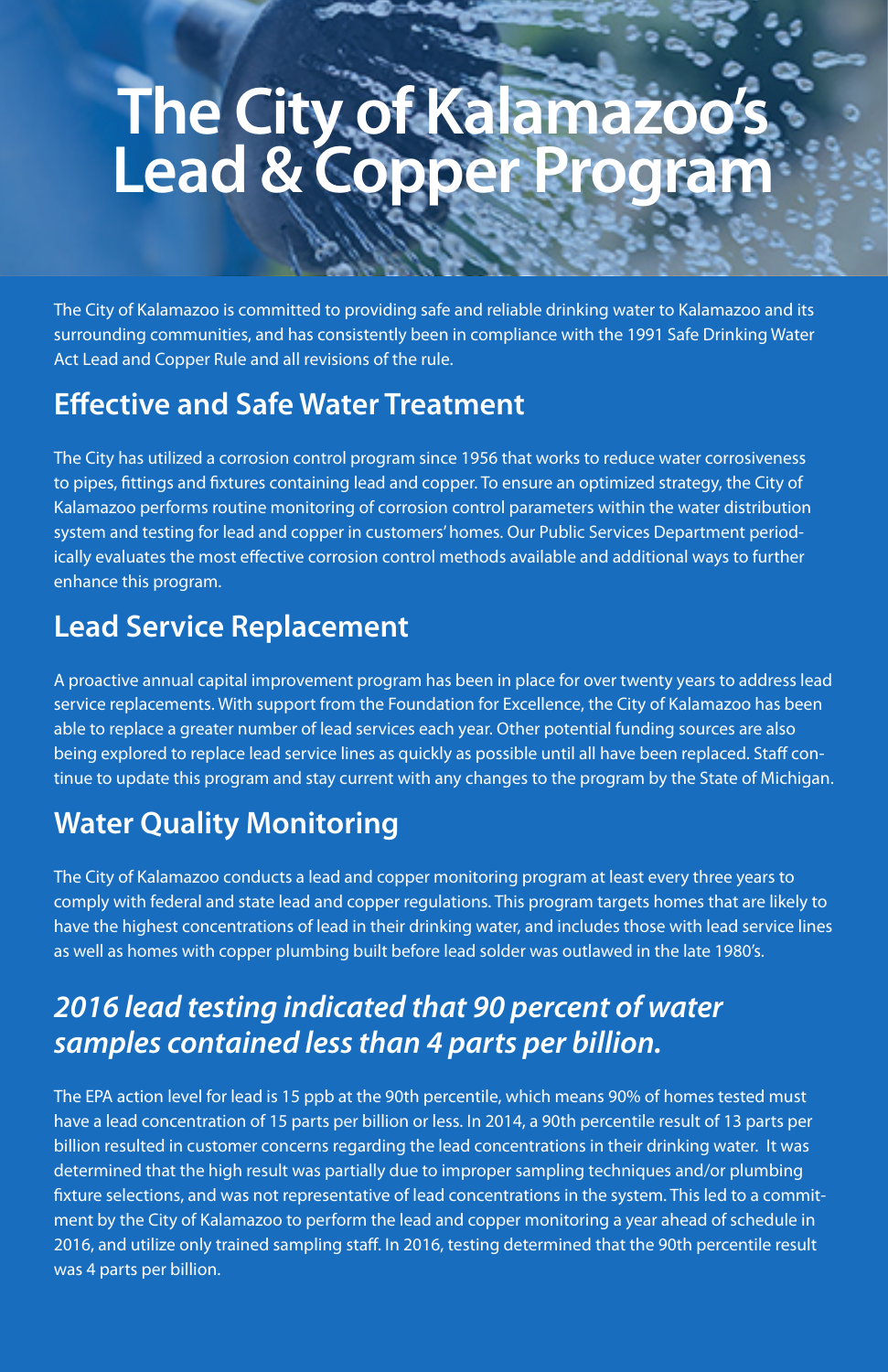**City of Kalamazoo Public Services staff replacing water services along Westnedge Avenue, Spring 2018**

## **Free Water Testing**

The City of Kalamazoo has provided residents with FREE lead and copper sampling and testing for over 20 years. If you are concerned that you may have lead in your home's water, please contact Kalamazoo's Public Services Department at (269) 337-8550 to arrange for sampling. While waiting for your results, flushing your water lines for a few minutes or until you feel a temperature change before using will reduce any potential risk.

#### **Contact (269) 337-8550 to arrange for free lead sampling**

For help finding out if you have lead service lines in your home, you can contact the City's Department of Public Services Field Services Division at (269) 337-8729.

# **Health Effects**

If present, elevated levels of lead can cause serious health problems, especially for pregnant women and young children. Infants and children who drink water containing lead in excess of the action level could experience delays in their physical or mental development. Children could show slight deficits in attention span and learning abilities. Adults who drink this water over many years could develop kidney problems or high blood pressure.

Lead in drinking water is primarily from materials and components associated with service lines and home plumbing. The City of Kalamazoo is responsible for providing high quality drinking water, but cannot control the variety of materials used in household plumbing components. When your water has been sitting for several hours, you can minimize the potential for lead exposure by flushing your tap for 30 seconds to 2 minutes (until there is a significant temperature change in the water) before using water for drinking or cooking. If you are concerned about lead in your water, you may wish to have your water tested. Please contact the City of Kalamazoo Laboratory Supervisor at (269) 337-8550 for testing. Information on lead in drinking water, testing methods, and steps you can take to minimize exposure is available from the Safe Drinking Water Hotline at **www.epa.gov/safewater/lead.**

Copper is an essential nutrient, but some people who drink water containing copper in excess of the action level over a relatively short amount of time could experience gastrointestinal distress. Some people who drink water containing copper in excess of the action level over many years could suffer liver or kidney damage. People with Wilson's Disease should consult their personal doctor.

*When your water has been sitting for several hours, you can minimize the potential for lead exposure by flushing your tap for 30 seconds to 2 minutes (until there is a significant temperature change in the water) before using water for drinking or cooking.*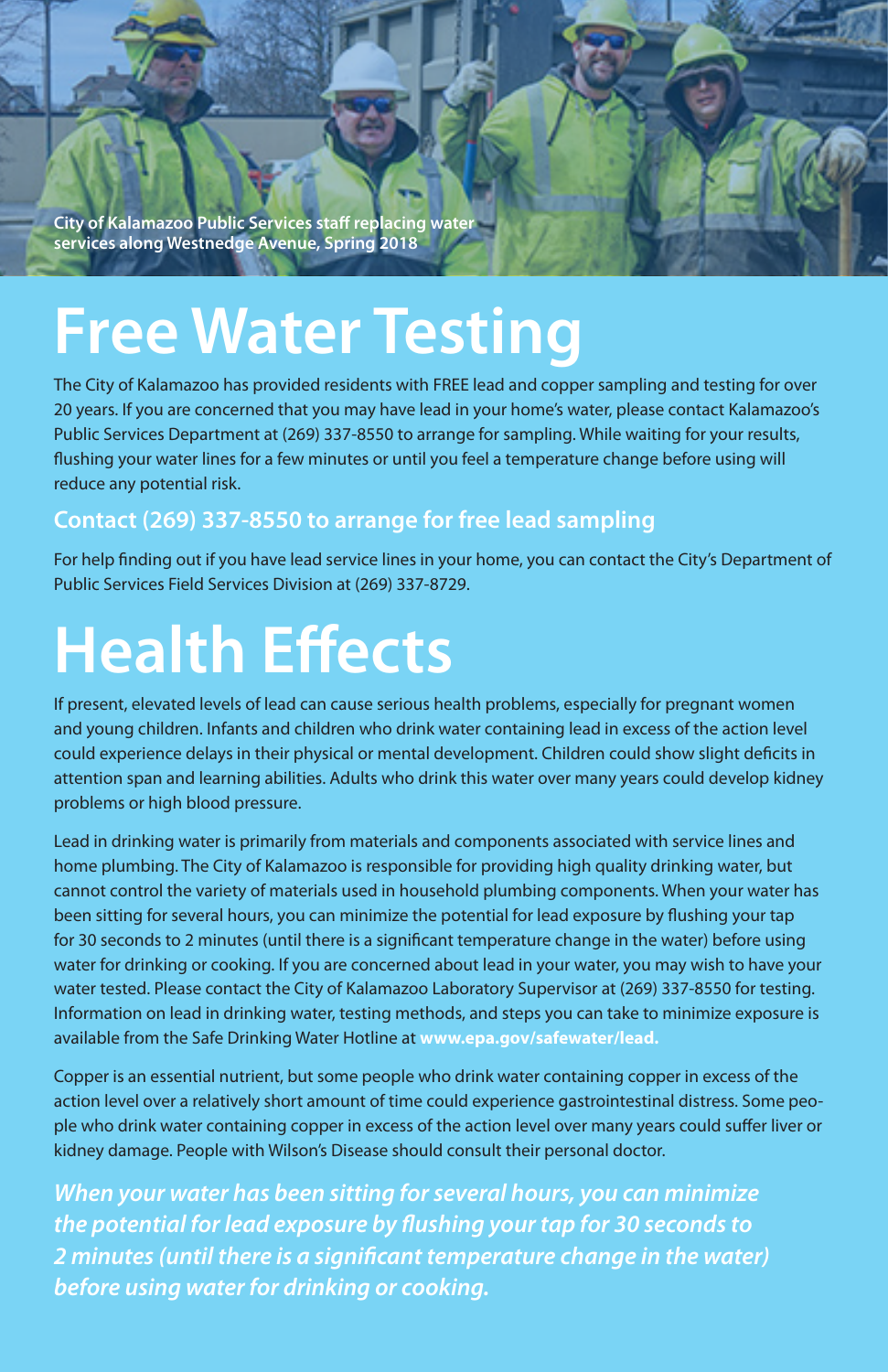## 2017 WATER QUALITY DATA

| <b>Regulated Contaminant</b> | <b>MCL</b> | <b>MCLG</b> | <b>Level Detected</b> | <b>Results Range</b> | <b>Violation</b><br>Yes/No |                                                                                                                                                          | <b>Typical Source of Contamination</b>                                                      |  |  |
|------------------------------|------------|-------------|-----------------------|----------------------|----------------------------|----------------------------------------------------------------------------------------------------------------------------------------------------------|---------------------------------------------------------------------------------------------|--|--|
| Nitrate (ppm)                |            |             |                       | $ND - 1.7$           | NΟ                         |                                                                                                                                                          | Runoff from fertilizer use, leaching from septic tanks, sewage; erosion of natural deposits |  |  |
| Barium (ppm)(2014)           |            |             | 0.17                  | $0.05 - 0.17$        | Νo                         | Discharge of drilling wastes; discharge from metal refineries and coal-burning factories; discharge<br>from electrical aerospace, and defense industries |                                                                                             |  |  |

| <b>Regulated Contaminant</b>   | <b>MCL</b> | <b>MCLG</b>  | <b>Highest Running</b><br><b>Annual Average</b> | <b>Results Range</b> | <b>Violation</b><br>Yes/No | <b>Typical Source of Contamination</b>                                                                                                 |  |  |  |
|--------------------------------|------------|--------------|-------------------------------------------------|----------------------|----------------------------|----------------------------------------------------------------------------------------------------------------------------------------|--|--|--|
| Arsenic (ppb)                  | 10         | <b>NA</b>    |                                                 | $ND - 7$             | No                         | Erosion of natural deposits; runoff from orchards; runoff from glass and electronics production wastes                                 |  |  |  |
| Fluoride (ppm)                 | 4          | 4            | 0.61                                            | ND - 1.09            | <b>No</b>                  | Erosion of natural deposits; water additive that promotes strong teeth; discharge; discharge<br>from fertilizer and aluminum factories |  |  |  |
| Haloacetic Acids (HAA5) (ppb)  | 60         | <b>NA</b>    | 10.3                                            | $4 - 15$             | <b>No</b>                  | By-product of drinking water disinfection                                                                                              |  |  |  |
| Total Trihalomethanes (ppb)    | 80         | <b>NA</b>    | 22.5                                            | $9.8 - 22.5$         | No                         | By-product of drinking water chlorination                                                                                              |  |  |  |
| 1,2-Dichloroethane (ppb)       |            | $\mathbf{0}$ | 0.9                                             | $ND-1.3$             | <b>No</b>                  | Discharge from industrial chemical factories                                                                                           |  |  |  |
| Cis-1,2-Dichloroethylene (ppb) | 70         | 70           | 0.7                                             | ND - 0.95            | <b>No</b>                  | Discharge from industrial chemical factories                                                                                           |  |  |  |

| Regulated Contaminant MRDL MRDLG Highest Running Results Range Violation |     |      |         |     | <b>Typical Source of Contamination</b>  |  |
|--------------------------------------------------------------------------|-----|------|---------|-----|-----------------------------------------|--|
| Chlorine (ppm)                                                           | 4 4 | 0.58 | $ND-23$ | No. | Water additive used to control microbes |  |

| <b>Special Monitoring and</b><br>Unregulated Contaminant*          | <b>Highest Level</b><br><b>Detected</b> |          | <b>Results Range</b> | <b>Average Result 2016</b>           | <b>Typical Source of Contamination</b>                               |  |  |
|--------------------------------------------------------------------|-----------------------------------------|----------|----------------------|--------------------------------------|----------------------------------------------------------------------|--|--|
| Sodium (ppm)*                                                      |                                         | $6 - 91$ |                      |                                      | Erosion of natural deposits                                          |  |  |
| Contaminant subject to AL Action Level 90th Percentile Sample Date |                                         |          |                      | Number of<br><b>Samples above AL</b> | <b>Typical Source of Contamination</b>                               |  |  |
| Lead $(ppb)$ **                                                    |                                         |          | 2016                 |                                      | Corrosion of household plumbing systems; erosion of natural deposits |  |  |

|             | Analyte                         | <b>Units</b> | <b>Lowest</b> | <b>Highest</b> | Average |
|-------------|---------------------------------|--------------|---------------|----------------|---------|
| DNL         | Strontium                       | $\mu$ g/L    | 80            | 220            | 126     |
|             | Molybdenum                      | $\mu$ g/L    |               | 1.6            | 1.26    |
| £           | Hexavalent Chromium (Dissolved) | µg/L         | 0.033         | 0.12           | 0.06    |
|             | 1,1-Dichloroethane              | $\mu$ g/L    | 34            | 36             | 35      |
| <b>JCMR</b> | 1.4-Dioxane                     | µg/L         | 0.072         | 0.4            | 0.246   |
|             | Vanadium                        | µg/L         | 0.25          | 0.36           | 0.3     |

Copper (ppb) 1300 900 2016 2 200 200 2016 2 Corrosion of household plumbing systems; erosion of natural deposits

Infants and children who drink water containing lead in excess of the action level could experience delays in their physical or mental development. Children could show slight deficits in attention span and learning abilities. Adults who drink this water over many years could develop kidney problems or high blood pressure.

Copper is an essential nutrient, but some people who drink water containing copper in excess of the action level over a relatively short amount of time could experience gastrointestinal distress. Some people who drink water containing copper in excess of the action level over many years could suffer liver or kidney damage. People with Wilson's Disease should consult their personal doctor. While your drinking water meets EPA's standards for arsenic, it does contain low levels. EPA's standard balances the current understanding of arsenic's possible health effects against the cost of removing arsenic from drinking water. EPA continues to research the health effects of low levels of arsenic, which is a mineral known to cause cancer in humans at high concentrations and is linked to other health effects such as skin damage and circulatory problems.



\* Unregulated contaminants are those for which EPA has not established drinking water standards. Monitoring helps EPA to determine where certain contaminants occur and whether it needs to regulate those contaminants.

\*\* A lead level of 2 ppb was detected at a pumping station in 2014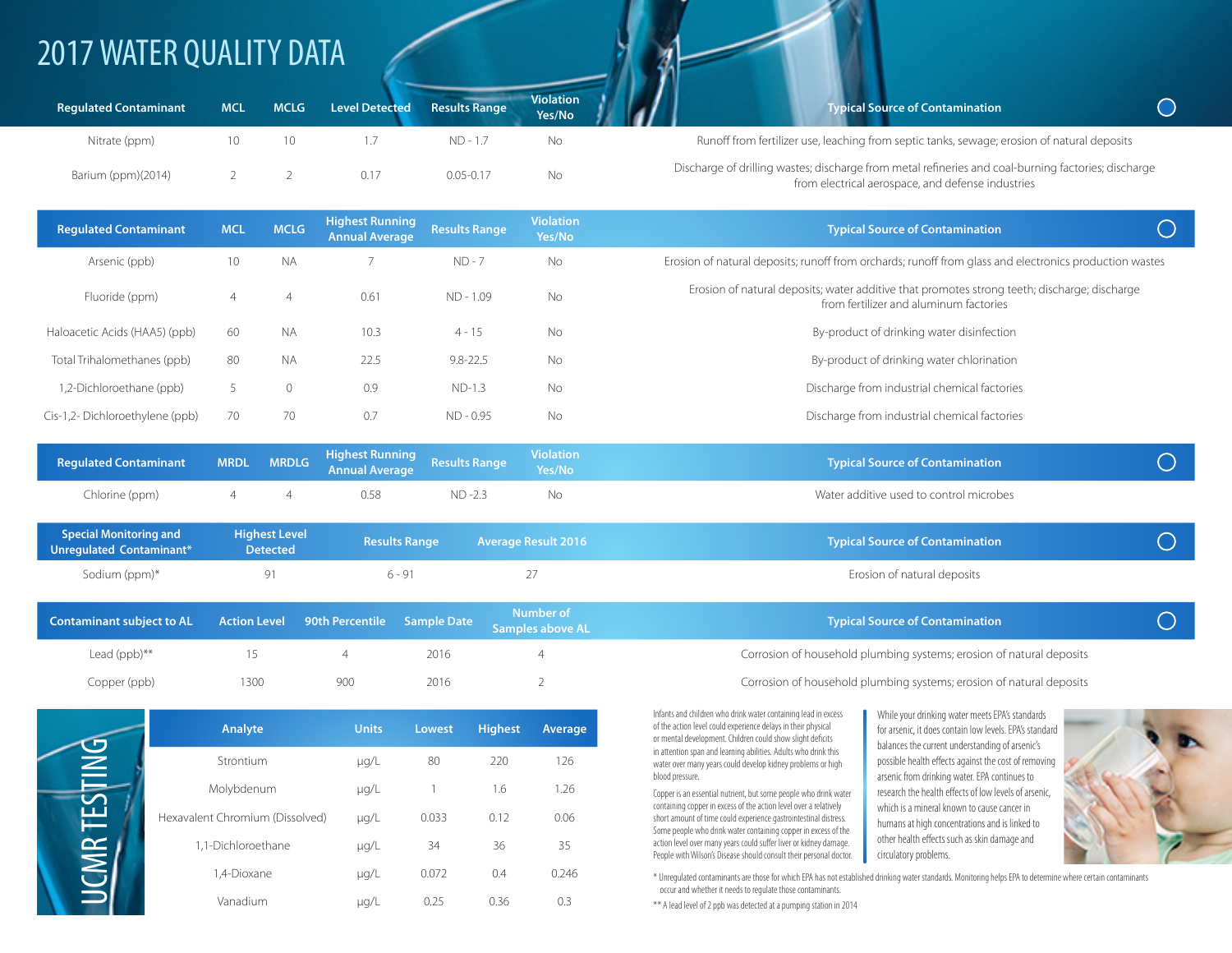# **DEFINITIONS**

## **Water Quality Data Table Abbreviations And Terms**

According to federal and state laws the City of Kalamazoo monitors for contaminants in your drinking water. The table is based on analyses conducted in 2017 and those tests conducted less frequently than once per year. The Water Quality Data Table lists only the contaminants that were detected. If the test was not performed in 2017, then the most recent analysis is listed. The City of Kalamazoo's state certified laboratory analyzes for the absence of microorganisms and levels of limited treatment chemicals (Hexametaphosphate, Fluoride, and Residual Chlorine) in the City's water supply at several locations three to five days per week. All limited treatment chemicals are on automated feed control systems that are monitored 24/7 by City of Kalamazoo staff.

**AL (Action Level) –** The concentration of a contaminant, which, if exceeded, triggers treatment or other requirements that a water system must follow.

**Contaminant –** A biological, chemical, physical, or radiological substance or matter in water.

#### **MCLG (Maximum Contaminant Level Goal)**

**–** The level of a contaminant in drinking water below which there is no known or expected risk to health. MCLG's allow for a margin of safety.

#### **MCL (Maximum Contaminant Level) –**

The highest level of a contaminant that is allowed in drinking water. MCL's are set as close to MCLG's as feasible using the best available treatment technology.

**MRDL (Maximum Residual Disinfectant Level)** 

**–** The highest level of a disinfectant allowed in drinking water. There is convincing evidence that addition of a disinfectant is necessary for control of microbial contaminants.

**MRDLG (Maximum Residual Disinfectant Level Goal) –** The level of a drinking water disinfection below which there is no known or expected risk to health. MRDLG's do not reflect the benefits of the use of disinfectants to control microbial contaminants.

**ND –** Non-detected

**pCi/L (Picocuries per Liter) –** A measure of radioactivity.

**PPB** – Part per billion; the equivalent of one microgram per Liter.

**PPM** – Part per million; the equivalent of one milligram per Liter.

**Trihalomethanes –** Compounds formed during the chlorination (disinfection) of drinking water.

**NA –** Not Applicable

**Monitoring for Unregulated Contaminants –**  The U.S. Environmental Protection Agency (EPA) federal regulations affecting monitoring of unregulated contaminants at public water systems are known as the Unregulated Contaminants Monitoring Rule (UCMR). The purpose of monitoring for unregulated contaminants in drinking water is to provide data to support the EPA administrator's decisions concerning whether or not to regulate these contaminants in the future for the protection of public health. The City conducted unregulated contaminant sampling in 2003 and UCMR2 sampling in 2009. The first portion of UCMR3 sampling was performed in December of 2013 and the second set of sampling was completed in June of 2014. Please contact the Public Services Programs Manager at (269) 337-8667, if you wish to have a copy ofthe results.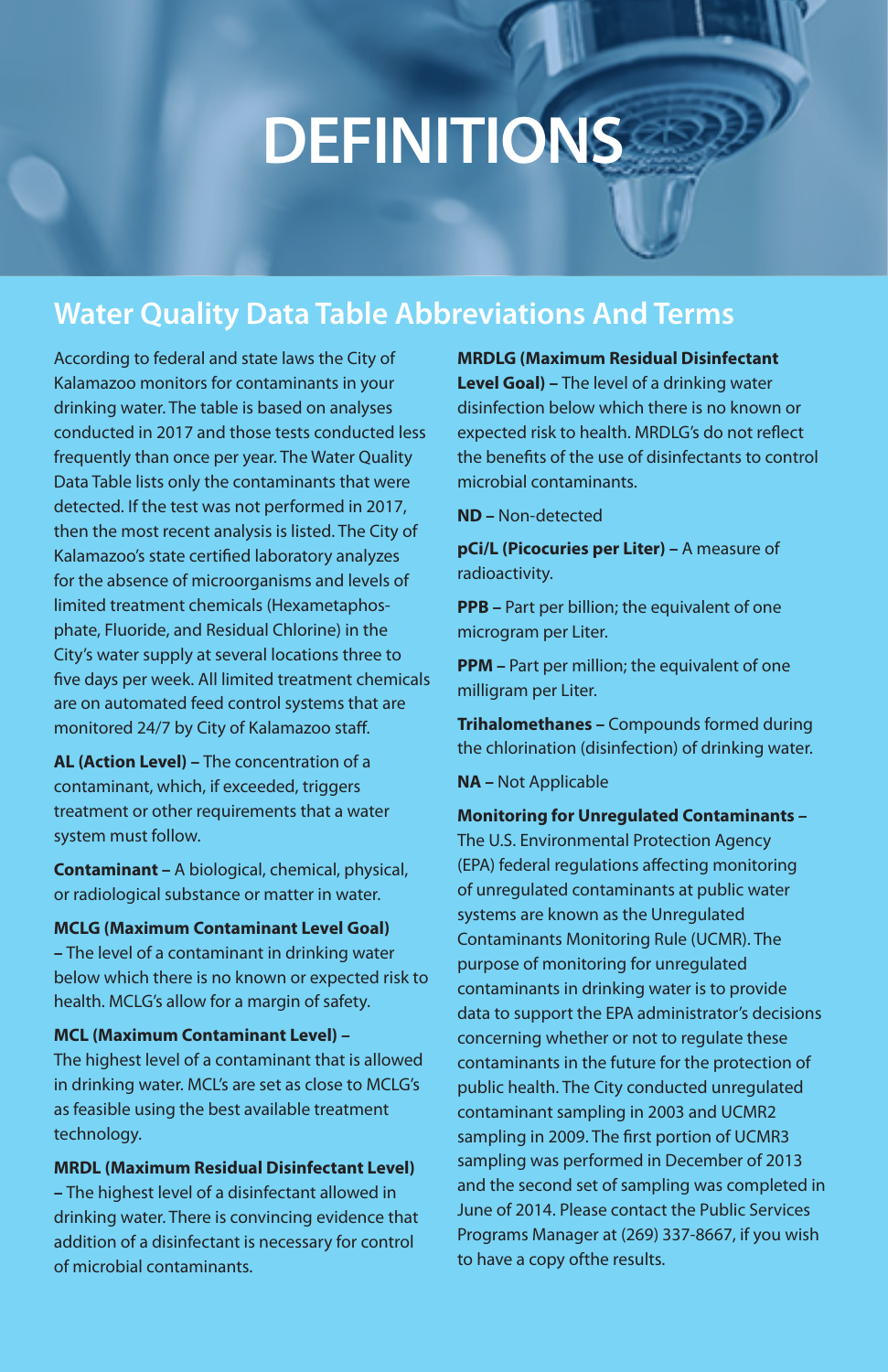## **Additional Health Information**

## *Sources of drinking water for both tap water and bottled water can include rivers, lakes, streams, pond reservoirs, springs and wells.*

As water travels over the surface of the land or through the ground, it dissolves naturally – occurring minerals and, in some cases, radioactive material, and can pick-up substances resulting from the presence of animals or from human activity.

#### **Contaminants that may be present in source water include:**

- Microbial contaminants, such as viruses and bacteria, which may come from sewage treatment plants, septic systems, agricultural livestock operations, and wildlife
- Inorganic contaminants, such as salts, and metals, which can be naturally-occurring or result from urban stormwater runoff, industrial or domestic wastewater discharges, oil and gas production, mining or farming
- Pesticides and herbicides, which may come from a variety of sources such as agriculture, urban stormwater runoff, and residential uses
- Organic chemical contaminants, including synthetic and volatile organic chemicals, which are by-products of industrial processes and petroleum production, and can also come from gas stations, urban stormwater runoff, and septic systems
- Radioactive contaminants, which can be naturally occurring or be the result of oil and gas production and mining activities.

In order to ensure that tap water is safe to drink, EPA prescribes regulations which limit the amount of certain contaminants in water provided by public water systems. The Food and Drug Administration regulations establish limits for contaminants in bottled water, which must provide the same protection for public health.

All drinking water, including bottled water, may reasonably be expected to contain at least small amounts of some contaminants. The presence of contaminants does not necessarily indicate that water poses health risks. More information about contaminants and potential health effects can be obtained by calling the EPA's Safe Drinking Water Hotline at 1-800-426-4791.

Some people may be more vulnerable to contaminants in drinking water than the general population. Immunocompromised persons such as persons with cancer undergoing chemotherapy, persons who have undergone organ transplants, people with HIV/AIDS or other immune system disorders, some elderly, and infants can be particularly at risk from infections. These people should seek advice about drinking water from their health care providers. EPA/CDC guidelines on appropriate means to lessen the risk of infection are available from the Safe Drinking Water Hotline at 1-800-426-4791.

Water Quality Reports from previous years **are available on the City of Kalamazoo's website at www.kalamazoocity.org/waterqualityreport.**